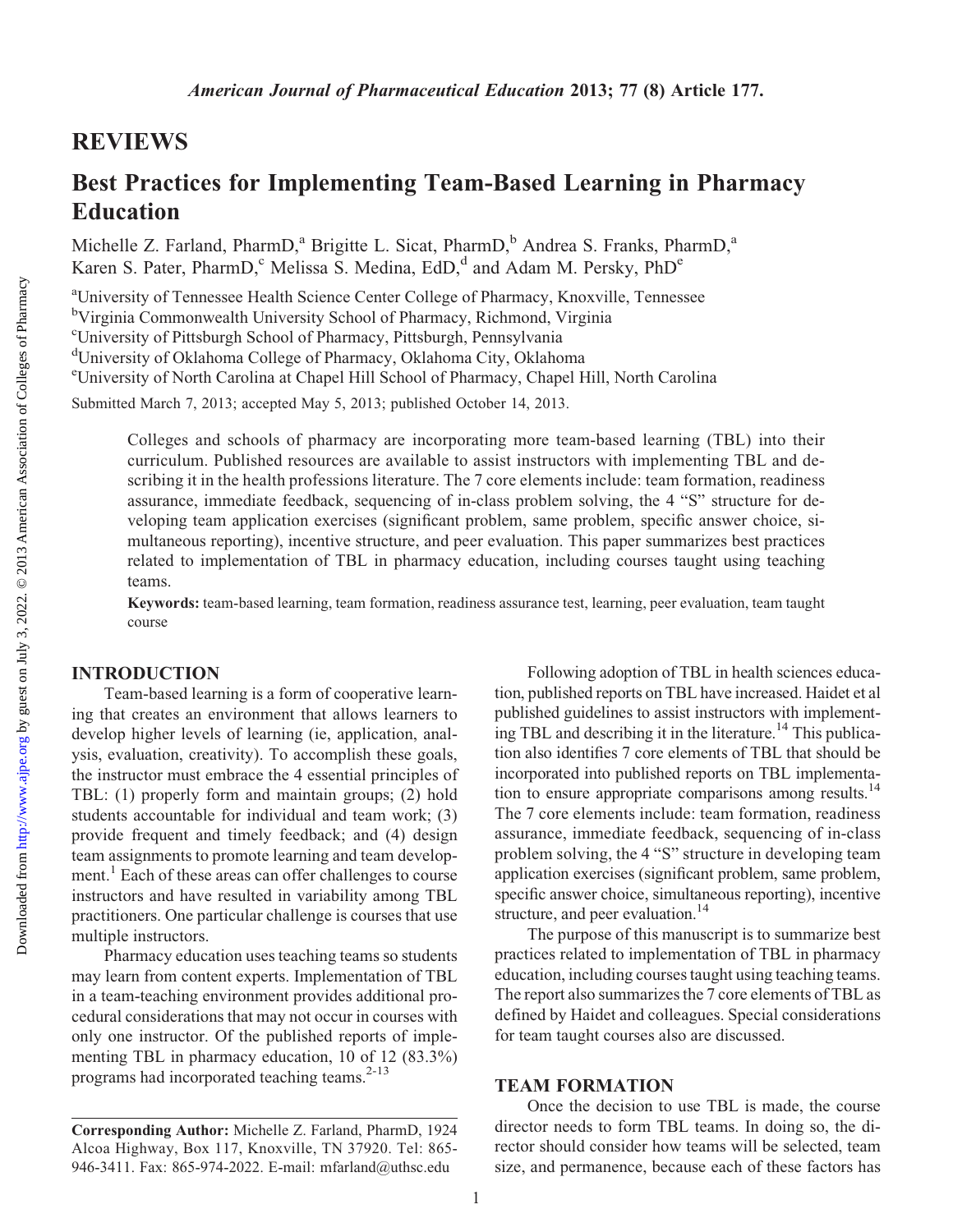Downloaded from

implications for team functionality and learning outcomes. The goal is to create functional teams whose members communicate and negotiate well, make equitable contributions, and achieve the learning outcomes, rather than dysfunctional teams, which suffer from internal fighting, nonparticipation, and/or a "divide and conquer" approach that negates peer learning.<sup>15</sup> The course director should select the teams (rather than allowing students to select their teams) because it can be done in advance, which facilitates material preparation. When selecting the teams, the instructor should seek faculty and staff input to identify undesirable student groupings such as couples, clicks, or social organization affiliations.

When selecting the students, the instructor should create heterogeneous teams (vs homogeneous) to expose students to peers who have different backgrounds and experiences, thereby preparing them for future interprofessional practice. The simplest heterogeneous selection option is random assignment, which can be achieved by grouping students alphabetically, using a table of random digits, drawing names out of a hat, or having students count off by a number. Random assignment is easy and fast, but the disadvantage is that it is difficult to control for clicks, or organization affiliations. Course directors wanting more control over team selection could use ability grouping based on students' grade point average, course grades, class rank, pharmacy experience, and/or acceptance into honor societies such as Rho Chi or Phi Lambda Sigma. Results of course knowledge or skill-assessments, or personality or learning style inventory results, such as the Myers Briggs Type Indicator (MBTI), the Keirsey Temperament Sorter (KTS-II), the Strengths Finder, the Pharmacists' Inventory of Learning Styles (PILS), the Kolb Learning Style Inventory, or the Visual, Aural, Read/Write, Kinesthetic Questionnaire (VARK), could also be used.<sup>16-18</sup> Using personality or learning style inventories when constructing teams can help instructors emphasize team and leadership dynamics. However, selecting the tool can be challenging as they can be costly, have a time-consuming process for administration and/or scoring, or require special training. Overall, random assignment is the least time consuming and may yield similar learning outcomes to teams formed using ability grouping.

A team size of 4 to 7 students is recommended to promote greater student participation in the activity and learning.<sup>19</sup> Studies on team size have found that students have the most positive experiences and perform the best in teams of this size.<sup>20</sup> While larger teams may offer more diversity, they may also encourage more social loafing. Because TBL activities require team consensus, oddnumbered teams may best facilitate decision-making when

the team is split on the decision. One caution is in large classes such as a class of 150 students, teams of 4 to 5 students can result in 30 to 40 teams, which may be difficult to supervise alone. Teams of 5 to 7 students result in 20 to 30 teams. In addition, class time and classroom structure (eg, seating arrangements) may not accommodate large numbers of teams.

Team permanence is the third consideration when forming teams. Research on team development suggests that teams should work together for at least 40 hours in order to move through the Tuckman stages of team formation (forming, storming, norming, and performing).1,21 Achieving 40 hours of teamwork would require that most TBL teams remain together for the entire course and possibly the entire year to promote optimal team performance. More frequent team member changes would cause the team to restart the team formation cycle each time. Directors of courses that are taught simultaneously and both use TBL (regardless of learning method used or assignments given for the teams to complete) should consider using the same teams.

Course directors should discuss their plans for student teamwork with all of the course instructors to establish support for the team formation process. The course director and instructors can work together to construct the teams and the same teams should be used throughout the course, semester, or year to promote team formation, productivity, and peer learning.

### READINESS ASSURANCE PROCESS

Course design and planning should start with the end in mind, ie, what should students have learned after the completion of the course or session? This approach, sometimes called "backward design," should be used when developing TBL materials, including the Readiness Assurance Process.<sup>22-25</sup> Team-based learning naturally facilitates integrated course design as the learning goals, learning experiences, and feedback and assessment support each other. Once the content expert has determined the final learning outcomes, he/she should design a team application exercise that will help learners achieve those outcomes through practice, feedback, and assessment. The team application exercise determines the content of the readiness assurance test (RAT). The RAT should be designed to ensure that the learners are prepared to apply the content to solve meaningful problems in the team assignment.<sup>25</sup>

Although it should require a relatively small segment of class time, the readiness assurance process is an important component of a TBL session. It connects the learner's preclass preparation to the team assignment/application. The readiness assurance process also provides the opportunity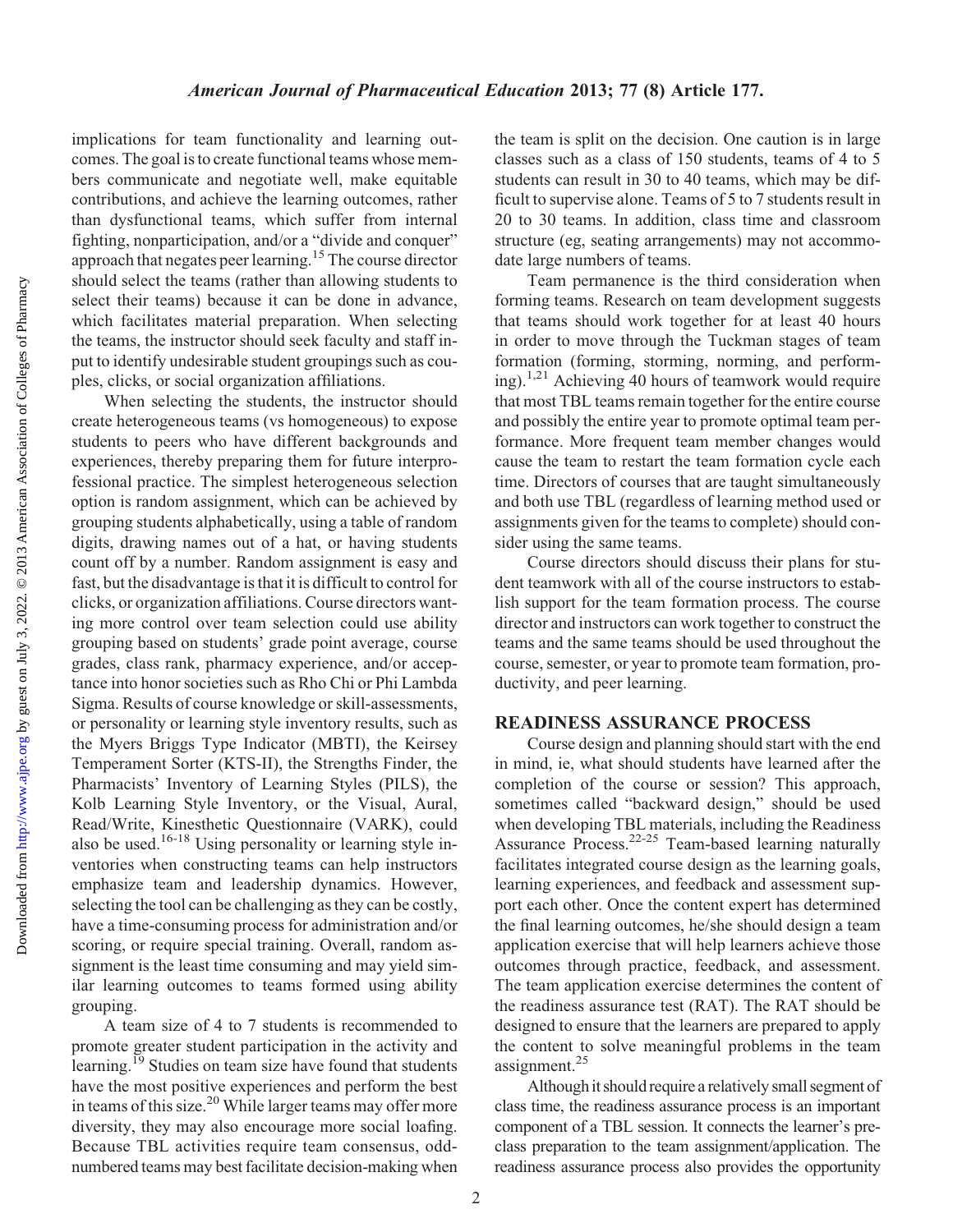for peer teaching and immediate feedback to individual students and the team. The process allows the learner and instructor to identify and immediately address gaps or misconceptions.

Parmalee and Michaelsen<sup>24</sup> describe 5 key outcomes of the readiness assurance process: (1) effective and efficient content coverage; (2) development of teams and teamwork skills; (3) student learning value of considering input from diverse sources; (4) development of self-study and life-long learning skills; and (5) optimal use of class time. The readiness assurance process should take place in the classroom, not prior to the class session. This ensures that peer teaching takes place instead of students dividing the questions to answer individually.

Within the TBL literature, the usual number of multiple-choice questions for the RAT is 10 to  $20^{25}$  Published reports of TBL in pharmacy education include a range of 5 to 15 multiple-choice questions per  $RAT$ <sup>2,4,5,7,9,12</sup> The number of questions depends on the allocated class time, course content, and number of topics per TBL session. Regardless of these situational factors, the RAT and pre-class preparation should be driven by learning objectives. The duration of time allotted for the RAT will then depend on the number of questions included. The course instructor should allow 1 minute for each question on the RAT.

The course director should develop learning objectives to guide students' pre-class preparation, which may include a reading assignment, class notes, pre-session lectures, or primary literature. The objectives and RAT questions should assess the learner's understanding of important key points, not minor details.<sup>24,25</sup> The RAT questions should be written at lower levels of Bloom's Taxonomy (ie, remember, understand, apply). The learners will work through the relevant details and higher levels of Bloom's Taxonomy (ie, analyze, evaluate, create) later in well-designed team application exercises. One of the challenges to instructors is the ability to identify the major concepts that will allow students to understand and engage in the team application exercises.

Depending on the size of the class and other logistical concerns, individual and team RAT answers may be submitted via scantrons, individual or team answer sheets, an audience response system,<sup>25-27</sup> or Immediate Feedback Assessment Teaching (IF-AT) forms. The IF-AT forms (Epstein Educational Enterprises, Cincinnati, OH) are an effective way to engage students in the team RAT process. These forms are multiple-choice (4 to 5 answer choices) and give the student immediate feedback on their answer. It also allows for partial credit to be earned as the team continues to work toward the correct answer.25,28-29 Partial credit can be awarded based on the number of attempts teams used to answer the question. The number

of attempts teams needed to answer the question correctly can be determined by the number of answer choices that were "scratched" to reveal the correct answer, which is marked with a star.<sup>30</sup> For courses not able to use the IF-AT forms, partial credit could be awarded by allowing teams to distribute points to each answer choice they are considering. For example, if there are 4 answer choices, the question would be worth 4 points. The team could distribute points to 1, 2, 3, or 4 answer choices. Teams who are confident about their answer choice will place all of the points on 1 answer choice. Teams who are debating between 2 answer choices may evenly distribute points between 2 answer choices. Teams who cannot narrow down the answer choices may place 1 point on each answer choice.

Students should complete the RAT individually and as a team. After the team RAT, the instructor should facilitate a brief review of the RAT. This discussion allows the instructor to address any misconceptions, answer student questions, and provide immediate, corrective feedback. Instructors may determine what RAT questions to review based on individual or team responses, or conversations they hear during the team RAT discussions. Because peer teaching has likely occurred, these discussions do not necessarily need to review each question.<sup>25</sup>

Ideally, teams should have the opportunity to appeal a RAT question.<sup>1</sup> This appeals process provides students with a sense of fairness (ie, opportunity to earn credit for incorrectly answered questions, and the opportunity for focused restudy and animated discussion). It also encourages a high level of student engagement, and helps the instructor to revise questions for future course offerings.1,24 Teams should be encouraged to re-write a question if it is misleading, or to justify, verbally or in writing, why the answer they selected is correct.<sup>1,25</sup> The verbal or written justification should be based on either the tertiary or primary literature. Only the team that appeals should earn credit for their answer, and it should be given for both their team and individual grades. $24$  The appeal process motivates all learners to critically evaluate their performance and the quiz as they seek to develop and communicate evidence-based appeals.

Appeals may be conducted in class or after class, with both approaches having pros and cons. The immediacy and energy of an appeal in class promotes learning and team engagement, but it uses class time and does not engage teams who are not participating in the appeal. Appeals that are submitted out of class require teams to meet outside of their regular class time, but allows them more time to carefully think through their appeal. $^{25}$ 

When multiple instructors participate in the same course, each one must/should follow the same procedure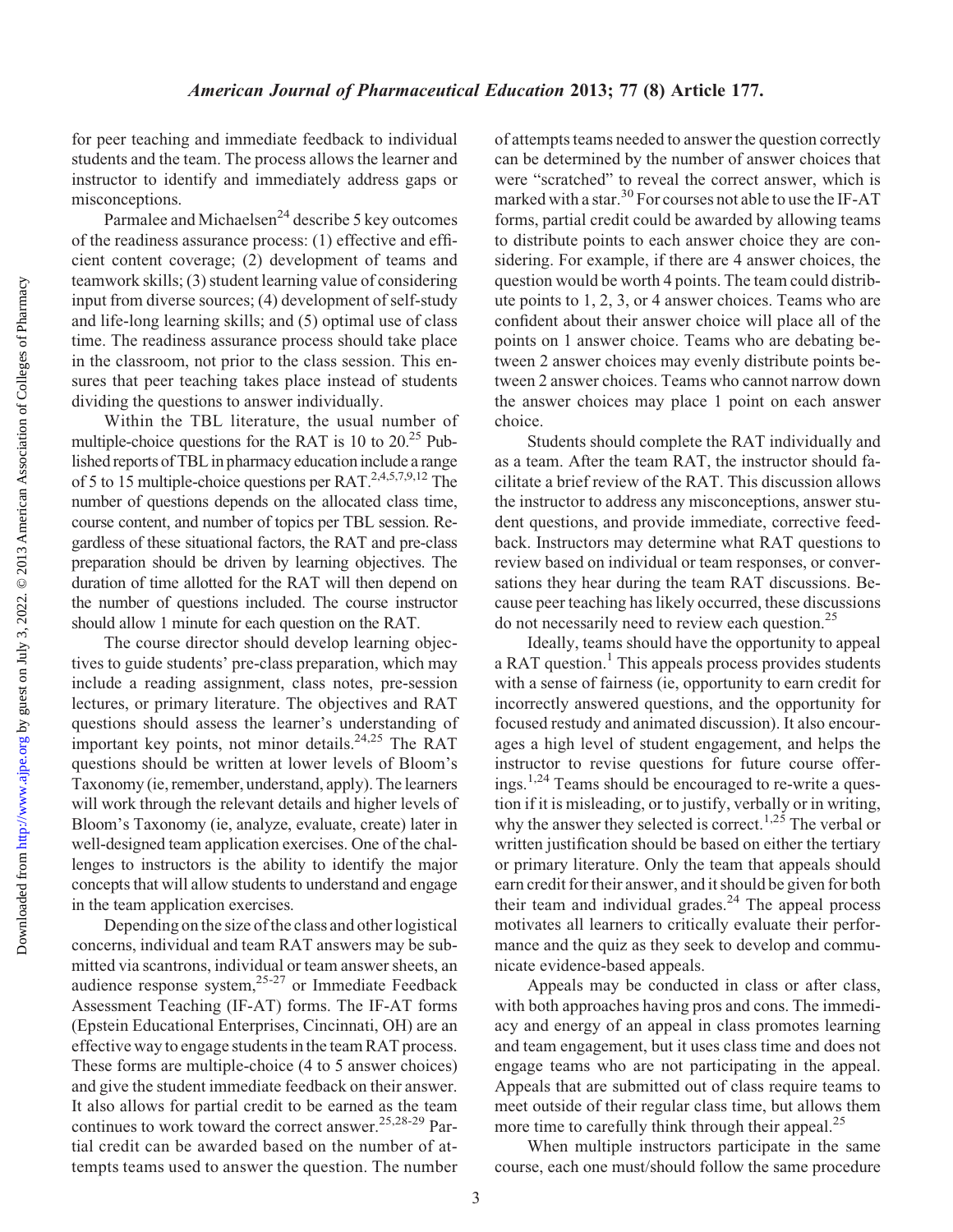<http://www.ajpe.org>

Downloaded from

for conducting readiness assurance tests. The course director should communicate the procedure with all instructors prior to their first in-class TBL session, and provide them with a quick reference guide outlining procedures. We also recommend that instructors who do not have experience leading a TBL session observe a colleague prior to their sessions to have a better understanding of timing and classroom procedures. When consistent procedures are followed, students become accustomed to the process, which lowers the administrative burden for less familiar instructors.

# DEVELOPING TEAM APPLICATION EXERCISES

The in-class team application exercises are intended to build on the basic level of understanding gained through the readiness assurance process and provide opportunities for higher-order thinking and the development of noncognitive skills such as teamwork and communication. The creation of these application exercises thus becomes a critical part of the TBL process.

Developing team application exercises (ie, in-class cases) that foster interaction and promote learning are both essential and challenging.<sup>24,31</sup> These team application exercises are based on the 4 S's, significant, same, specific, and simultaneous. Some of the variability among TBL practitioners relates to their interpretation/application of the 4 S's as well as to whether team application exercises will contribute to the course grade.

The first of the  $4 S$ 's is significant – the problems that students solve should be significant, that is, could students see themselves being challenged with this problem as a pharmacist? The best cases typically are practice-based and focused on major, overarching concepts. Focusing on smaller details risks leaving gaps in student learning and may not address key learning objectives. However, these finer details can be addressed as "pearls" during the course of the discussion. Because the learning objectives are focused on higher-order learning, the cases should allow learners to justify their answers. The ability to justify answers helps promote critical-thinking and metacognition, skills essential to higher levels of learning $32$ and are further promoted if they are more integrated either between courses (eg, foundational and clinical science) $4,13$ or within a course (eg, inclusion of prior material).<sup>33</sup> Given that team application exercises need be significant, focused on major learning objectives, and potentially integrative, it is highly recommended that cases be peer-reviewed. This review ensures all the appropriate information is included; the cases address key learning points; and the answer choices are reasonable along a continuum of possibilities.

Specific choices and the simultaneous reporting of these choices are the other important elements for developing team application exercises. A key choice instructors have to make is whether the case should be multiple-choice format or open-ended (eg, SOAP [subjective, objective, assessment, plan] note, progress note, case report forms, presentations).<sup>13,34</sup> Within the original construct of TBL, multiple-choice team application exercises are the preference because they require a specific choice, allowing easier simultaneous reporting among the teams. This simultaneous reporting can be accomplished by having students hold up letters corresponding to the teams' answer choice or using audience response systems. $8,27,35$  The alternative to the multiple-choice question is open-ended team application exercises. The advantage with this format is that it presents a more realistic clinical application. The disadvantage of this format is the challenge of simultaneous reporting. Some practitioners have accomplished simultaneous reporting in smaller classes by using technology or large Post-it notes and a "gallery walk" where students can view the others teams' work.<sup>1,13</sup> Both multiple-choice and openended format share a common disadvantage of being difficult to write, especially at higher levels of learning where students are expected to apply, analyze, synthesize, and/or evaluate information.

The final area is whether the team application exercises contribute to the course grade. Most instructors who use TBL grade team application exercises, which is consistent with the original literature on TBL.<sup>36</sup> The grading varies from a grade on a continuous numerical scale to pass/fail to contribution to class participation. The grading may assess each team's selection of the correct answer, and/or its justification or rationale for the answer chosen. When grading the team application exercises based on justification, a grading rubric should be developed.

# Developing Team Application Exercises in Team Taught Courses

Team taught courses pose an interesting dilemma when developing team application exercises. Course directors should develop in-class procedures for the total amount of time teams are given to answer the questions for each case/scenario and for the total amount of time that is provided for simultaneous reporting and inter-team discussion. Some instructors may prefer teams to complete all cases and questions prior to simultaneous reporting and inter-team discussion, while others may prefer teams to work on 1 case at a time. To maintain consistency in the course, the course director should determine the process to be used in advance and communicate that with all course instructors. Similarly, with the RAT in-class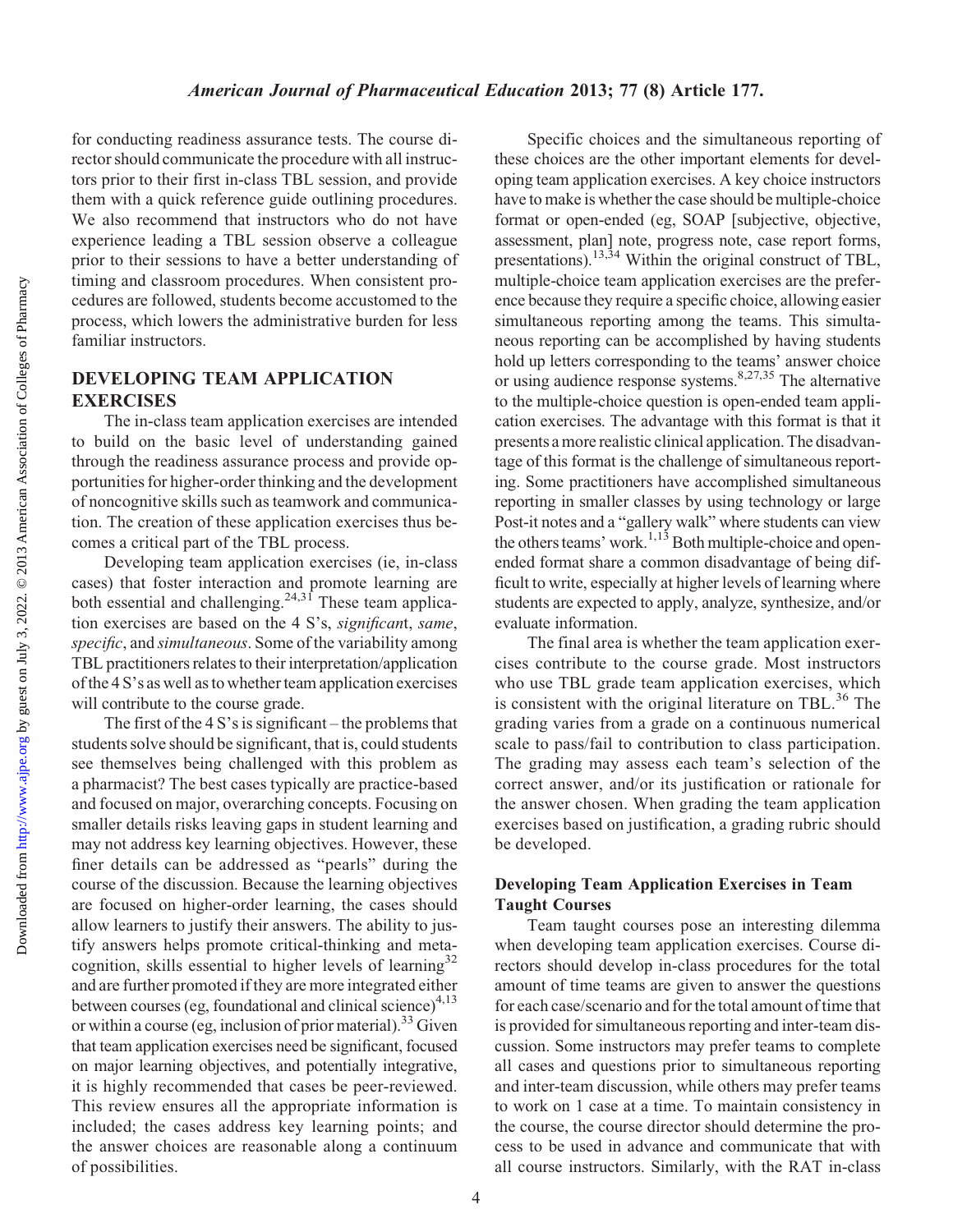Downloaded from

#### American Journal of Pharmaceutical Education 2013; 77 (8) Article 177.

procedures, the course director should provide this process in writing to course instructors.

Having multiple instructors in the same course also is ideal for incorporating content from multiple areas, such as merging basic science with clinical sciences, or presenting students with patients who have multiple problems of various origins. Although multiple instructors may develop a case, all content experts may not need to be present for the in-class TBL session.

# FACILITATION SKILLS

The instructor's ability to properly facilitate team learning in small or large classroom settings is essential to the overall success of the TBL session. One of the key things that sets TBL apart from other activelearning strategies is that 1 course instructor can facilitate a session, regardless of class size.<sup>2,14</sup> The instructor will have multiple responsibilities throughout the session to ensure the learning process is occurring through intra- and inter-team discussion. The most important skill for the facilitator is the ability to encourage teams to verbalize their rationales during large group discussions to achieve the predetermined learning objectives.<sup>1</sup> The facilitator's role is to serve as the content expert for the focused discussions that will follow the RAT and team application exercises and also to provide a framework for the implementation of the session.<sup>25</sup> The framework for implementation can be broken into 3 components: social, administrative or organizational, and intellectual or knowledge base.<sup>37</sup> Having a solid framework will help to ensure that student engagement is properly managed. The components of the framework often overlap and each will be briefly described below.

The facilitator will need to create and maintain an open and interactive environment in which teams feel safe and comfortable interacting with one another. To accomplish this goal, the facilitator's responsibilities include: setting the tone for the session, encouraging interactivity, inviting responses from teams, asking probing questions when necessary, and acknowledging the individual contributions made by the teams.<sup>37</sup>

The administrative or organizational role of the facilitator is to establish the rules for the session, keep discussions focused on meeting the learning objectives, monitor the discussions by walking around the room during the TBL session, and invite participation from teams who do not appear to be actively engaged in the discussion.37 Providing students with an outline of the timing of each component of TBL (individual and team RAT, team application exercises, etc) will assist in keeping the TBL session moving towards completion.

Unlike other learning strategies where facilitators provide learners with feedback and guidance regarding their reasoning but are not necessarily content experts, instructors who serve as facilitators for TBL activities are expected to be content-experts for their respective sessions, able to anticipate and address learner's questions and misconceptions as they arise during the session.25 Using the "backward design" and starting with the end in mind, the intellectual role of the facilitator is to assist team members in achieving predetermined learning objectives.<sup>25,37</sup> The intellectual responsibilities of the facilitator are to stimulate student thinking by phrasing appropriate questions, make connections to objectives and practical application when necessary, provide informative feedback, and summarize key points.<sup>37</sup> Proper facilitation of the focused discussion that occurs upon spontaneous reporting following the team RAT or team application exercises requires the instructor to have a thorough understanding of the learning objectives outlined for the students.

There are 2 main points of discussion that occur in a TBL session: (1) at the conclusion of the RAT process and (2) during inter-team discussions of the team application exercises. Immediate feedback provides students the opportunity for engagement with both course content and their peers. $14$  The intra-team discussion benefits students who have misinterpreted course materials by helping them understand their misconceptions prior to consolidation into long term memory.1 Prior to moving on to the application exercises, the facilitator should gauge the entire classes' understanding of the core concepts that were assessed during the readiness assurance process. The facilitator can provide additional insight on content, but only after all teams have had the opportunity to explain their thinking.

Once a conceptually based, challenging, relevant team application exercise is constructed, the time allowed to complete a case varies. The original model suggests 8 minutes for intra-team discussion followed by a brief inter-team discussion. $^{2}$  The time to complete the team application exercise can be dictated by the number of questions within each case but can range from 3 to 15 minutes.<sup>8,12</sup> Many practitioners of TBL use cases with 3 to 5 multiple-choice questions.<sup>7,12</sup> The time for inter-team discussion can vary from 8 to 30 minutes depending on the complexity of the case, thoroughness of discussion, or allowing a "time for telling" for areas where there is a lack of knowledge.12 In one study, the time to complete a case was pared down throughout the semester to eventually reach a 5-minute time point, a time period typically encountered with patient counseling.<sup>38</sup> Tan and colleagues used 3 minutes for groups to work on team application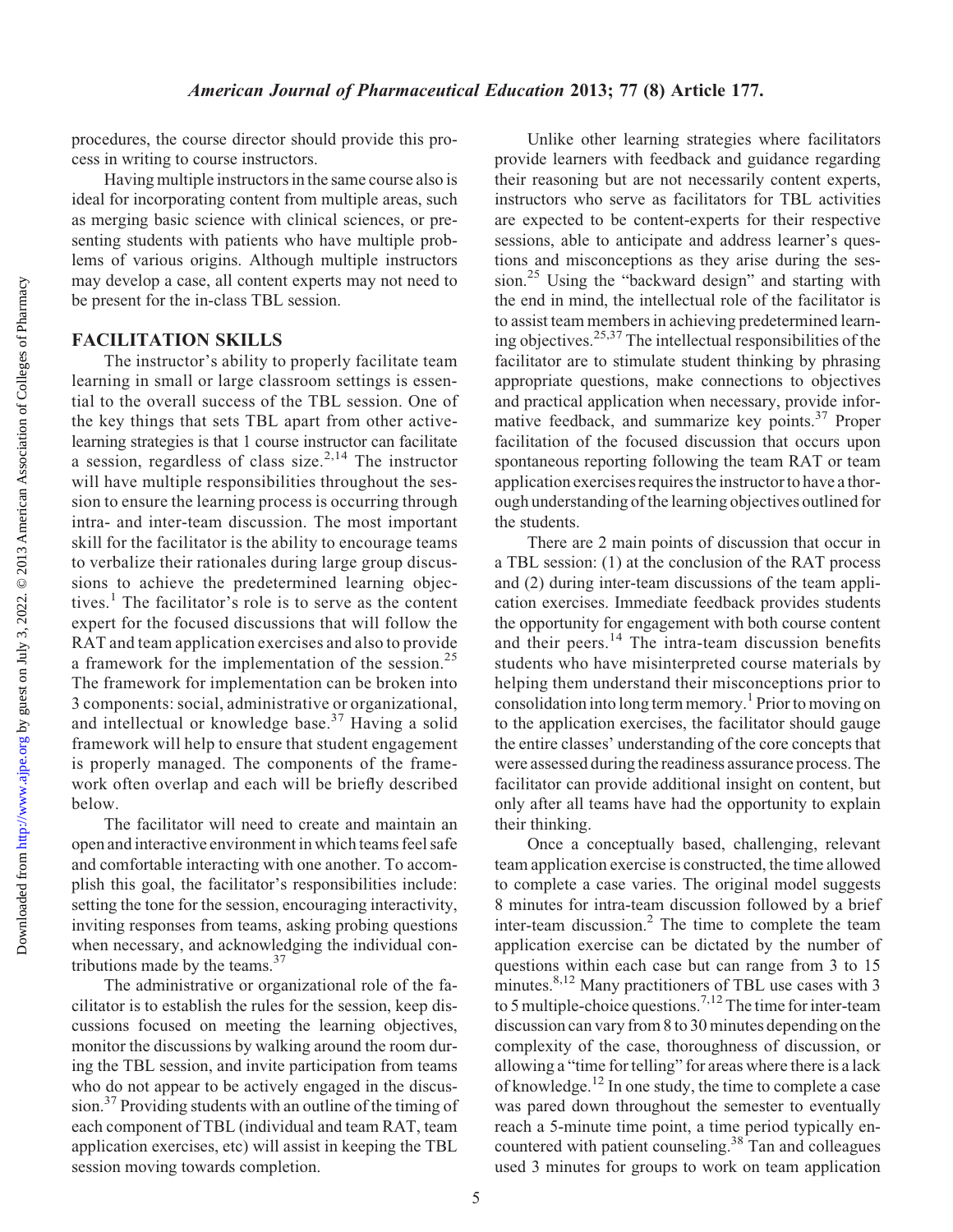exercises.35 Parmelee and colleagues found students feel the time limit for team application exercises should not be longer than 2.5 hours and the instructor's role is to keep the discussion moving along.<sup>25</sup>

Specific techniques to promote inter-team discussions are described in the literature.<sup>1</sup> Table 1 summarizes useful facilitator techniques. Simultaneous reporting of answers provides a foundation for productive discussion because this is the first opportunity for students to see how their thinking contrasts with that of other teams.<sup>1</sup>

Each instructor will develop his/her own style for facilitating the TBL session. However, it is important to maintain some consistent procedures in the classroom. For example, instructors may be asked to provide a summary of all discussion points at the end of the inter-team discussion to assist students with identifying key concepts. For instructors who have not previously taught using TBL, in-class observation can assist them with identifying successful facilitation strategies.

# PEER EVALUATION

Peer evaluation is an important component of TBL because it helps students to develop the team skills and attitudes they will need as future pharmacists practicing in collaborative health care environments.<sup>12</sup> The most important consideration in incorporating a peer evaluation system is for the instructor first to decide what goals he or she hopes to achieve through peer evaluation, and then to choose or develop a peer evaluation system that achieves those goals. Depending on the system implemented, peer evaluation has the potential to provide helpful feedback to team members regarding their interpersonal and team skills, ensure individual accountability, prevent "social loafing" during team activities, and promote team effectiveness by accelerating the team's progress through the stages of team formation. Peer evaluation also can be structured to help develop students' skills in providing instructive feedback.<sup>1</sup>

Despite the potential benefits, many educators have encountered challenges when attempting to incorporate peer evaluation into their course. Some students express dissatisfaction with peer evaluation systems and believe it interferes with their relationships with fellow learners.<sup>1,31</sup> Students may fear retribution from classmates or be reluctant to give teammates a "below average" grade, leading to potential inflation of peer evaluation scores. In one study, students on a clinical clerkship expressed dissatisfaction with a peer evaluation system that required discriminatory grading, citing that all team members contributed equally.39 Also, students may not have the skills to provide appropriate, constructive narrative feedback because evaluation skills are not intuitive; they must be learned. Incorporating a peer evaluation system also can add a significant workload on course directors. A substantial

Table 1. Tips for Facilitating a Discussion Using Team-Based Learning

| Techniques to encourage students to speak loudly <sup>1</sup> | Move away from the student who is talking.                                                                                                                                                                                                                                                                                                                                                                                                   |  |  |  |  |
|---------------------------------------------------------------|----------------------------------------------------------------------------------------------------------------------------------------------------------------------------------------------------------------------------------------------------------------------------------------------------------------------------------------------------------------------------------------------------------------------------------------------|--|--|--|--|
|                                                               | Ask the student to stand while talking.                                                                                                                                                                                                                                                                                                                                                                                                      |  |  |  |  |
|                                                               | Ask the student to speak to their peers as opposed to speaking to the faculty<br>instructor.                                                                                                                                                                                                                                                                                                                                                 |  |  |  |  |
| Techniques to get the attention of a large group              | When the case is started, tell students how long they have to work on the<br>case (eg, 8 minutes). Then at the half way mark, give them a time<br>warning (eg, 4 minutes left). Then when 1 minute left, give another time<br>warning. At the end of the time limit, ask "who needs more time, please<br>raise your hand". If a team raises their hand, say "take 1 more minute".<br>Otherwise you have their attention and can get started. |  |  |  |  |
| Items to stimulate discussion                                 | Give me one reason why you chose your answer.<br>Does anyone have a different reason in support of or in opposition to the<br>same answer?                                                                                                                                                                                                                                                                                                   |  |  |  |  |
|                                                               | What was your second option?                                                                                                                                                                                                                                                                                                                                                                                                                 |  |  |  |  |
|                                                               | I'd like to get opinions from those who haven't talked for a while.                                                                                                                                                                                                                                                                                                                                                                          |  |  |  |  |
|                                                               | What would you change to make this answer correct?                                                                                                                                                                                                                                                                                                                                                                                           |  |  |  |  |
|                                                               | Why didn't you choose answer choice (list the number/letter of a multiple<br>choice answer that no teams selected)?                                                                                                                                                                                                                                                                                                                          |  |  |  |  |
|                                                               | What answers beyond those provided did your group discuss?                                                                                                                                                                                                                                                                                                                                                                                   |  |  |  |  |
| Wrapping up the discussion                                    | Who else has an opinion on this issue?                                                                                                                                                                                                                                                                                                                                                                                                       |  |  |  |  |
|                                                               | Are there any other issues that need to be discussed?                                                                                                                                                                                                                                                                                                                                                                                        |  |  |  |  |
|                                                               | The instructor should summarize the key discussion points and provide his/<br>her rationale/thinking about the case.                                                                                                                                                                                                                                                                                                                         |  |  |  |  |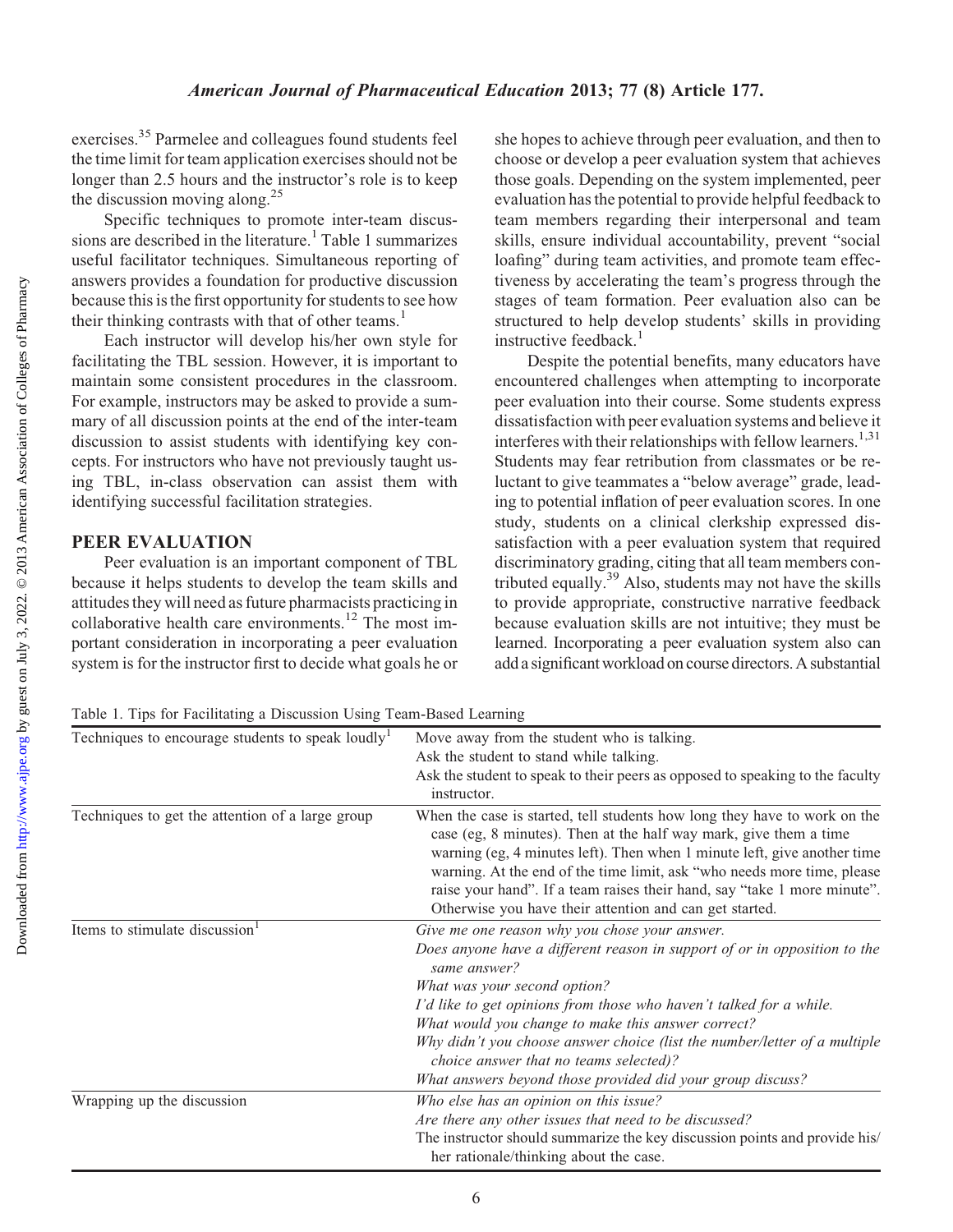Downloaded from

amount of time may be required to obtain peer feedback, evaluate it (if applicable), compile, and return the feedback to the students. Table 2 provides potential strategies for addressing some of the challenges related to peer evaluation.

Several peer evaluation methods have been developed to address the achievement of goals related to peer evaluation while minimizing the challenges. Some examples of peer evaluation systems, include the Michaelsen method which forces students to discriminate among the performance of team members; the Fink method, in which students are given 100 points to divide among team members resulting in a multiplier that is used to adjust the overall course grade for a particular student; and the Koles method which incorporates both a required quantitative and qualitative section.<sup>1</sup> Instructors will need to decide if the students will assign an overall single quantitative score to team members (eg, Michaelsen method) or provide students with specific domains for evaluation (eg, Koles method). Instructors have included a variety of assessment domains for the quantitative section, including cooperative learning skills, self-directed learning, interpersonal skills, preparation, participation, leadership, attitude, confidence, and professionalism.1,2 Some TBL

educators have suggested involving students in setting the grade weight for the peer evaluation component as well as designing the peer evaluation instrument as familiarity with and ownership of assessment criteria tends to foster peer assessment validity.<sup>31,41</sup> Regardless of the method used, in order to promote accountability, Michaelsen and Fink emphasize that the peer evaluation system must be capable of: (1) accommodating teams of different sizes; (2) accurately reflecting the work of the team members; and  $(3)$  making a significant impact on the course grade.<sup>1</sup>

Once a peer evaluation system is developed, instructors must carefully consider how often to conduct peer evaluations and what processes will be used to collect information. In deciding upon the frequency of evaluation, the actual amount of time students have spent in a team must be considered. As discussed above, teams should work together for at least 40 hours in order to begin "performing." In addition, frequent peer evaluation may lead to "survey fatigue," and disrupt team development by validating the role of a dominant team member early in the semester.<sup>1,31</sup> Many published studies of TBL in pharmacy education conducted peer evaluations 1 to 2 times during the semester, 1 of which was a formative assessment.<sup> $2,7,8,12$ </sup> While peer evaluations can be conducted via

Table 2. Potential Strategies for Overcoming Challenges Related to Peer Evaluation

| <b>Challenges</b>                                                                              | <b>Potential Strategies</b>                                                                                                                                                                                                                                                                                |
|------------------------------------------------------------------------------------------------|------------------------------------------------------------------------------------------------------------------------------------------------------------------------------------------------------------------------------------------------------------------------------------------------------------|
| Student concerns of retribution/interference with<br>relationships of team members             | Conduct an orientation describing the benefits and importance of accurate<br>feedback.                                                                                                                                                                                                                     |
|                                                                                                | Consider a "team process analysis" whereby students individually identify<br>helpful behaviors of team members and behaviors members could do to<br>improve team performance followed by a team consensus discussion<br>identifying criteria that should be used for end-of-course peer<br>evaluation. $1$ |
|                                                                                                | Make the peer evaluation system anonymous.                                                                                                                                                                                                                                                                 |
|                                                                                                | Consider a peer evaluation system that does not require discriminatory<br>grading.                                                                                                                                                                                                                         |
| Increase in course director workload related to<br>managing a peer evaluation system           | Use existing peer evaluation software or develop customized software that<br>receives, compiles, and disseminates student feedback.                                                                                                                                                                        |
| Concerns of grade inflation                                                                    | Implement a peer evaluation system that requires students to justify the<br>scores given to their peers.                                                                                                                                                                                                   |
|                                                                                                | Place a maximum value on the grade weight of the peer evaluation.                                                                                                                                                                                                                                          |
|                                                                                                | Consider a process focused on qualitative feedback without a quantitative<br>portion (may increase the risk of social loafing).                                                                                                                                                                            |
| Students may lack the skills needed to provide<br>appropriate, constructive narrative feedback | Provide examples of descriptive characteristics of helpful peer feedback on<br>the peer evaluation form. <sup>40</sup>                                                                                                                                                                                     |
|                                                                                                | Conduct an orientation learning session or application exercise on<br>providing effective peer feedback.                                                                                                                                                                                                   |
|                                                                                                | Structure the first peer feedback experience as a formative (ungraded)<br>assessment.                                                                                                                                                                                                                      |
|                                                                                                | Develop a grading rubric to evaluate student qualitative feedback and<br>provide feedback to student evaluators.                                                                                                                                                                                           |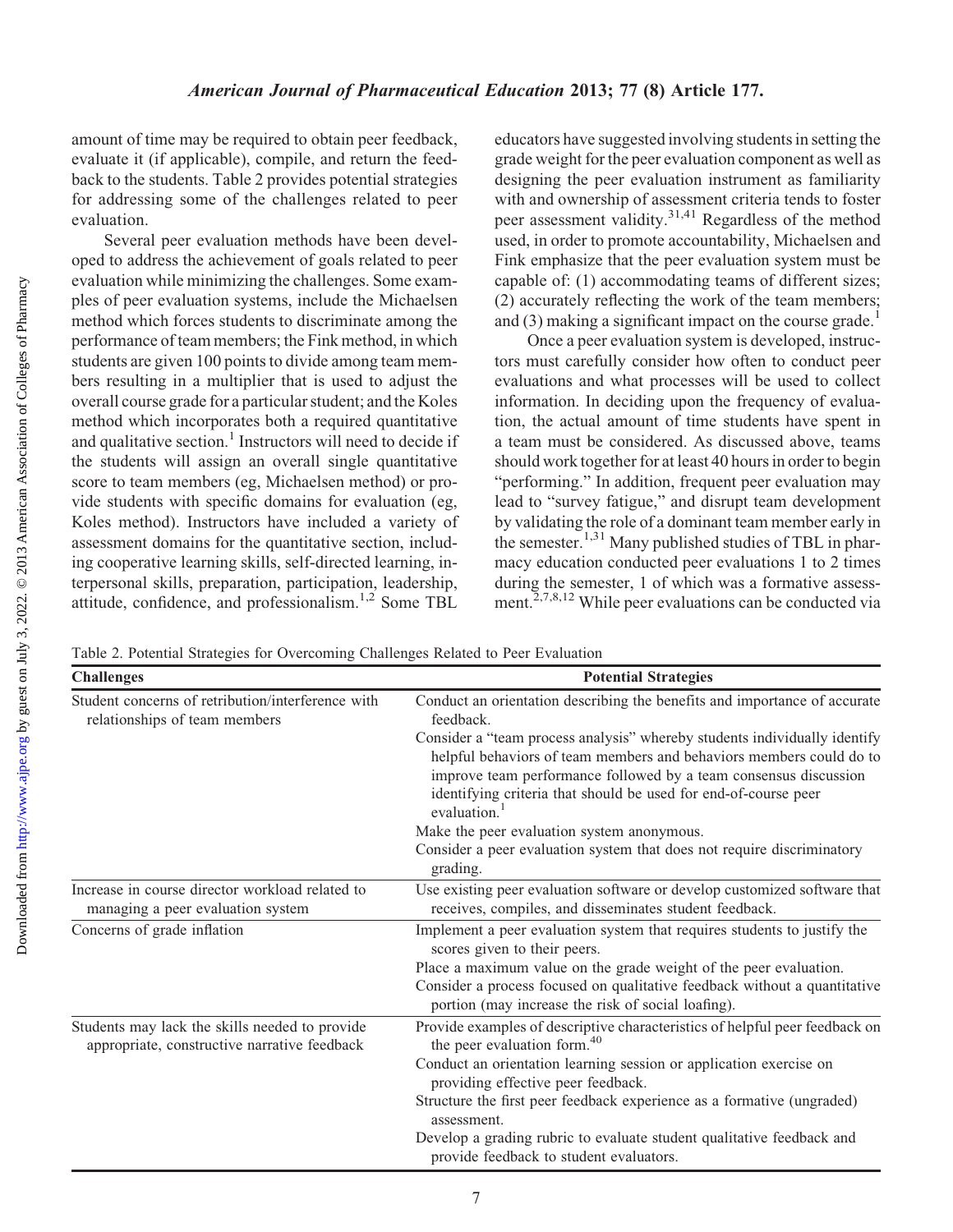paper responses, instructors have also used Web-based applications such as iPeer (University of British Columbia) and Spark<sup>PLUS</sup> (University of Technology Sydney) which provide a variety of capabilities such as self-evaluations and peer evaluations, custom rubric creation, and student reminders.

The peer evaluation process is typically conducted by the course director, so having multiple instructors in the same course does not typically require additional considerations. However, if peer evaluation is being used in multiple courses simultaneously, the course directors should develop a strategy for peer evaluation that can be used for all courses to avoid students developing survey fatigue and confusion over the various instruments and courses. This can be particularly helpful when the same student teams are used for multiple courses. One goal of peer evaluation is to assist students with development of teamwork skills and provide a process to allow students

|  | Table 3. Summary of Team-Based Learning Best Practices |  |  |  |
|--|--------------------------------------------------------|--|--|--|
|  |                                                        |  |  |  |

| Core Element <sup>14</sup>                | <b>Best Practices</b>                                                                                                                                                                                                                                                                                                                                                                                                                                                                                                                                                                                                                                                                                        |
|-------------------------------------------|--------------------------------------------------------------------------------------------------------------------------------------------------------------------------------------------------------------------------------------------------------------------------------------------------------------------------------------------------------------------------------------------------------------------------------------------------------------------------------------------------------------------------------------------------------------------------------------------------------------------------------------------------------------------------------------------------------------|
| <b>Team Formation</b>                     | Method of team selection should be transparent to the students.<br>Course directors should form teams as opposed to students self-selecting teams.<br>Teams should consist of 4-7 members.<br>Teams should remain consistent throughout a course and across courses that use teams during<br>the same semester or academic year.                                                                                                                                                                                                                                                                                                                                                                             |
| Readiness Assurance Process               | Number of questions included depends on the content, but should range between 5 and 15.<br>Plan for 1 minute for each multiple-choice question.<br>Develop a process to accept appeals to the RAT questions.                                                                                                                                                                                                                                                                                                                                                                                                                                                                                                 |
| Immediate Feedback                        | Develop a mechanism to provide students with immediate feedback throughout each TBL class<br>session.<br>Immediate feedback is critical during the RAT review and inter-team discussion of the team<br>application exercises.<br>Methods for immediate feedback during the RAT can include use of IF-AT forms or an<br>electronic audience response system.<br>Methods for immediate feedback during the team application exercises should begin with<br>simultaneous reporting of the answers (via electronic audience response system, multiple<br>choice answer cards, or a gallery walk) and should be followed by discussion facilitated by the<br>instructor.                                          |
| Sequencing of In-class<br>Problem Solving | The following sequence for in-class activities should be used: (1) individual RAT, (2) team<br>RAT, (3) RAT discussion; (4) intra-team discussion of team application exercises; (5) inter-<br>team discussion of team application exercises.<br>The individual and team RATs should be completed during the TBL class session, not prior to<br>the class session.<br>The team application exercises should ideally be completed by student teams, one case at a time,<br>followed by the inter-team discussion. However, there are some scenarios that would make<br>this process impractical and would require student teams to complete all cases, followed by<br>the inter-team discussion of all cases. |
| <b>Team Application Exercises</b>         | Use the "backward design" to develop team application exercises to incorporate the 4 S's<br>(significant problem, same problem, specific choice, simultaneous reporting).<br>Use a peer review process.<br>When using multiple-choice questions, ask 3-5 questions per application case.<br>Time allotted to team application exercises should not exceed 2.5 hours per session.                                                                                                                                                                                                                                                                                                                             |
| <b>Incentive Structure</b>                | Grading scales and rubrics should be transparent to the students and reviewed the first day of the<br>course.                                                                                                                                                                                                                                                                                                                                                                                                                                                                                                                                                                                                |
| Peer Evaluation                           | Identify the desired goals of peer evaluation then identify or develop a process that is aligned<br>with these goals.<br>Consider including both a quantitative and qualitative evaluation.<br>Provide students with sufficient instruction on how to provide constructive evaluation.<br>Conduct a formative evaluation or "team process analysis" before applying peer evaluation for a<br>grade.                                                                                                                                                                                                                                                                                                          |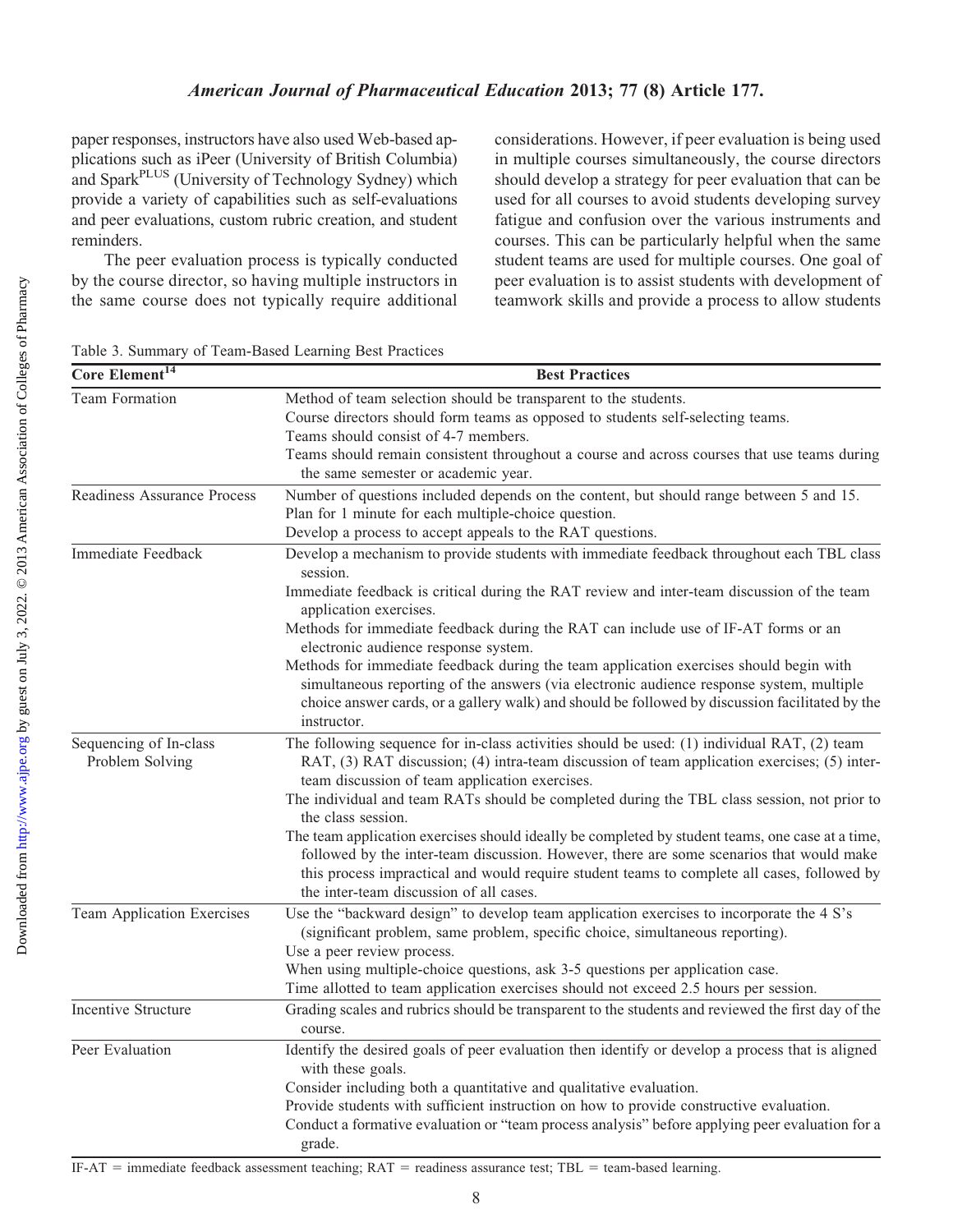# American Journal of Pharmaceutical Education 2013; 77 (8) Article 177.

to reflect on their contributions to the team. Peer evaluation may not need to be conducted in every course if the same student teams are used in more than 1 course.

# **CONCLUSION**

Team-based learning is growing in popularity among colleges and schools of pharmacy and variations have been reported anecdotally and within the literature. While there are opportunities to individualize the TBL process, some fundamental components should remain intact: the readiness assurance process, in-class team application exercises that allow for simultaneous reporting that emphasizes major learning objectives, and immediate feedback for content, process (eg, thinking skills), and student development (eg, working in teams). The authors discussed some additional challenges with team-taught courses such as communication, consistency, and coordination. Table 3 provides a summary of recommendations for each of the 7 core elements of TBL.

### **REFERENCES**

1. Michaelsen LK, Parmelee DX, McMahon KK, Levine RE. Teambased learning for health professions education. Sterling, VA; Stylus Publishing, LLC; 2008.

2. Letassy NA, Fugate SE, Medina MS, Stroup JS, Britton ML. Using team-based learning in an endocrine module taught across two campuses. Am J Pharm Educ. 2008;72(5):Article 103.

3. Poirier TI, Butler LM, Devraj R, Gupchup GV, Santanello C,

Lynch JC. A cultural competency course for pharmacy students. Am J Pharm Educ. 2009;73(5):Article 81.

4. Beatty SJ, Kelley KA, Metzger AH, Bellebaum KL, McAuley JW. Team-based learning in therapeutics workshop sessions. Am J Pharm Educ. 2009;73(6):Article 100.

5. Conway SE, Johnson JL, Ripley TL. Integration of team-based learning strategies into a cardiovascular module. Am J Pharm Educ. 2010;74(2):Article 35.

6. Devraj R, Butler LM, Gupchup GV, Poirier TI. Active-learning strategies to develop health literacy knowledge and skills. Am J Pharm Educ. 2010;74(8):Article 137.

7. Zingone MM, Franks AS, Guirguis AB, George CM, Howard-Thompson A, Heidel RE. Comparing team-based and mixed activelearning methods in an ambulatory care elective course. Am J Pharm Educ. 2010;74(9):Article 160.

8. Grady SE. Team-based learning in pharmacotherapeutics. Am J Pharm Educ. 2011;75(7):Article 136.

9. Persky AM, Pollack GM. A modified team-based learning physiology course. Am J Pharm Educ. 2011;75(10):Article 204. 10. Gallegos PJ, Peeters JM. A measure of teamwork perceptions for team-based learning. Curr Pharm Teach Learn. 2011;3(1):30-35. 11. Redwanski J. Incorporating team-based learning in a drug information course covering tertiary literature. Curr Pharm Teach Learn. 2012;4(3):202-206.

12. Persky AM. The impact of team-based learning on a foundational pharmacokinetics course. Am J Pharm Educ. 2012;76(2):Article 31. 13. Kolluru S, Roesch DM, de la Fuente AA. A multi-instructor, team-based, active-learning exercise to integrate basic and clinical sciences content. Am J Pharm Educ. 2012;76(2):Article 33.

14. Haidet P, Levine RE, Parmelee DX, et al. Guidelines for reporting team-based learning activities in the medical and health sciences education literature. Acad Med. 2012;87(3):292-299. 15. McKeachie WJ, Svinicki M. Teaching Tips. 13th ed. New York, NY: Houghton Mifflin; 2011: 198-200.

16. Medina MS. Teaching self-concept and self-esteem in a clinical communications course. Am J Pharm Educ. 2006;70(5):Article 99. 17. Romanelli F, Bird E, Ryan M. Learning styles: a review of theory, application, and best practices. Am J Pharm Educ. 2009;73 (1):Article 9.

18. Austin Z. Development and validation of the pharmacists' inventory of learning styles. Am J Pharm Educ. 2004;68(2): Article 37.

19. Davis BG. Tools for Teaching. 2nd ed. San Francisco, CA: Jossey-Bass; 2009: 190-206.

20. Feichtner SB, Davis EA. Why some groups fail: a survey of students' experiences with learning groups. J Manag Educ. 1984;9(4): 58-73.

21. Tuckman BW. Developmental sequence in small groups. Psychol Bull. 1965;63(6):384-399.

22. Fink D. Creating Significant Learning Experiences: An Integrated Approach to Designing College Course. San Francisco, CA: Jossey-Bass; 2004.

23. Wiggins G, McTighe JH. Backward design. In: Understanding by Design. 2nd ed. Alexandria, VA: Association for Supervision and Curriculum Development; 2005:13-34.

24. Parmalee DX, Michaelsen LK. Twelve tips for doing effective team-based learning. Med Teach. 2012;32(2):118-122.

25. Parmelee D, Michaelsen LK, Cook S, Hudes P. Team-based learning: a practical guide: AMEE Guide No. 65. Med Teach. 2012;34(5):e275-e287.

26. Pileggi R, O'Neill PN. Team-based learning using an audience response system: an innovative method of teaching diagnosis to undergraduate dental students. J Dent Educ. 2008;72(10):1182- 1188.

27. Medina MS, Medina PJ, Wanzer D, Wilson J, Er N, Britton ML. Use of an audience response system (ARS) in a dual campus classroom environment. Am J Pharm Educ. 2008;72(2):Article 38. 28. Epstein ML, Epstein BB, Brosvic GM. Immediate feedback during academic testing. Psychol Rep. 2001;88(3 Pt 1):889-894. 29. Epstein ML and Brosvic GM. Students prefer the immediate feedback assessment technique. Psychol Rep. 2002;90(3 Pt 2):1136- 1138.

30. Persky AM, Pollack GM. Using answer-until-correct examinations to provide immediate feedback to students in a pharmacokinetics course. Am J Pharm Educ. 2008;72(4):Article 83. 31. Michaelsen LK, Sweet M, Parmelee DX, eds. New Directions for Teaching and Learning: Team-Based Learning: Small-Group Learning's Next Big Step. San Francisco, CA; Jossey-Bass; 2008: 69-78.

32. Halpern DF. Analyzing arguments. In: Halpern DF, ed. Thought Knowledge: An Introduction to Critical Thinking. 4th ed. Mahwah, NJ: Lawrence Erlbaum Associates; 2003:1-38.

33. Schwartz DL & Bransford JD. A time for telling. Cognition Instruct. 1998;16(4):475-522.

34. Mody SK, Kiley J, Gawron L, Garcia P, Hammond C. Team based learning: a novel approach to medical student education in family planning. *Contraception*. 2012; Epub ahead of print. 35. Tan NC, Kandiah N, Chan YH, Umapathi T, Lee SH, Tan K. A controlled study of team-based learning for undergraduate clinical

neurology education. BMC Med Educ. 2011;11(1):91.